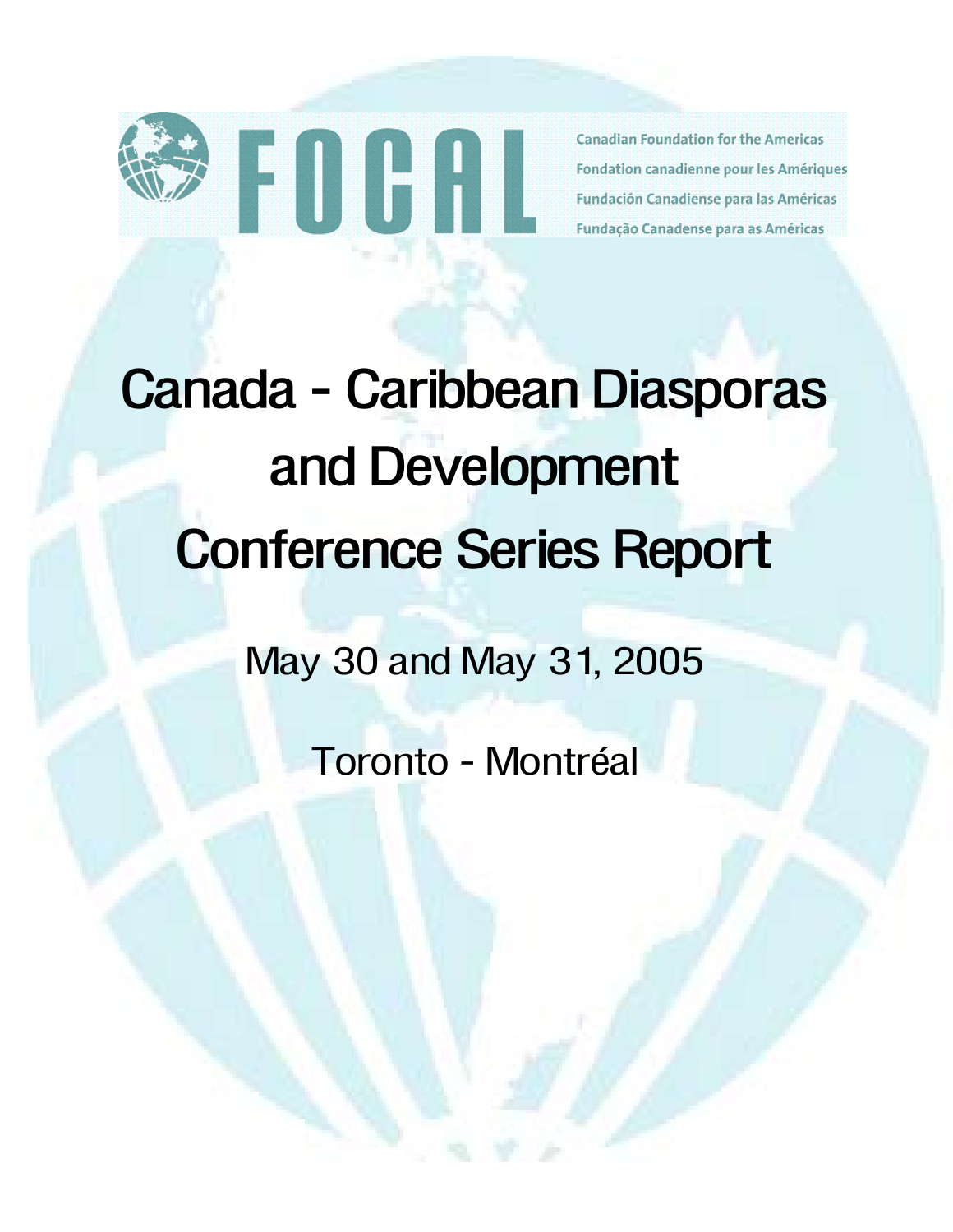



# **EXECUTIVE SUMMARY**

On May 30 and May 31, 2005 the Canadian Foundation for the Americas (FOCAL), with support of the Multilateral Investment Fund (MIF) of the Inter-American Development Bank (IDB), convened two conferences examining past experiences and new research on the development impact of remittances in the Caribbean. The conferences were held in Montréal and Toronto and were the first events of their kind to be held in Canada on the subject. $<sup>1</sup>$  $<sup>1</sup>$  $<sup>1</sup>$ </sup>

Canadian government institutions and the private sector have awoken late to the importance of remittances and Diaspora engagement in promoting economic and social development. To date there has been negligible participation by the Canadian government, private sector or Diaspora organizations in the myriad of symposia, conferences or regional research projects dealing with remittances and Diaspora involvement in development. As a result, Canada now faces the urgent challenge of responding to the rapidly evolving international policy regime, changes in development programmes and the emerging demands of from Diaspora populations and home countries. Fortunately, Canada does not have to start from scratch. The MIF and other development institutions have a wide array of experience, research and knowledge that can assist with the investigation and policymaking process in Canada. The Canada-Caribbean Diasporas and Development conference series provided a timely and much needed opportunity for Canadians to make linkages to existing information, inform early research, and jump-start similar work in Canada.

#### **Conference Goals and Outcomes**

The first goal of the conferences was to present two recent research studies, funded by the MIF on remittance recipients in Jamaica. The first was executed by the International Research Development Centre (IDRC) and focused on mapping Internet Communications Technology usage by the Caribbean Diaspora. The second, undertaken by the Canadian International Development Agency (CIDA), looked at remittance flows from Canada to Jamaica and to Haiti.

The second goal was to introduce the vast quantity of the MIF's accumulated knowledge, programming experience and insight to Canadian government officials, Diaspora organizations, banks and remittance companies. This was particularly important, as there has been little if any participation by these Canadian stakeholders in regional remittance and Diaspora symposia held by the MIF and other agencies.

The third goal was to focus attention on the linkages and importance that Internet Communications Technologies ICTs) have for initiatives that support the involvement of Diaspora organizations in their communities of origin. This is an area where relatively little research has been done globally compared with the work undertaken on financial structures and linkages. This also is an area where Canada has large investments, a strong infrastructure and capacity to make a significant contribution.

The conferences succeeded in achieving these goals. The research studies were discussed and will be widely disseminated in Canada, something that would not have happened with out the conferences. The work that the MIF and others have done in the area of remittances is now known in Canada and hopefully will be used by a wide range of actors to inform research and policy development. ICTs are an area of great potential where much more needs to be done, however this was among the first times it was exam-

 $\overline{a}$ 





<span id="page-1-0"></span><sup>&</sup>lt;sup>1</sup> The following report was prepared by Ms. Luz Rodríguez-Novoa, M.Sc. in Planning from University of Toronto and Ms. Jennifer Domise, a Masters student in the Department of Geography at York University.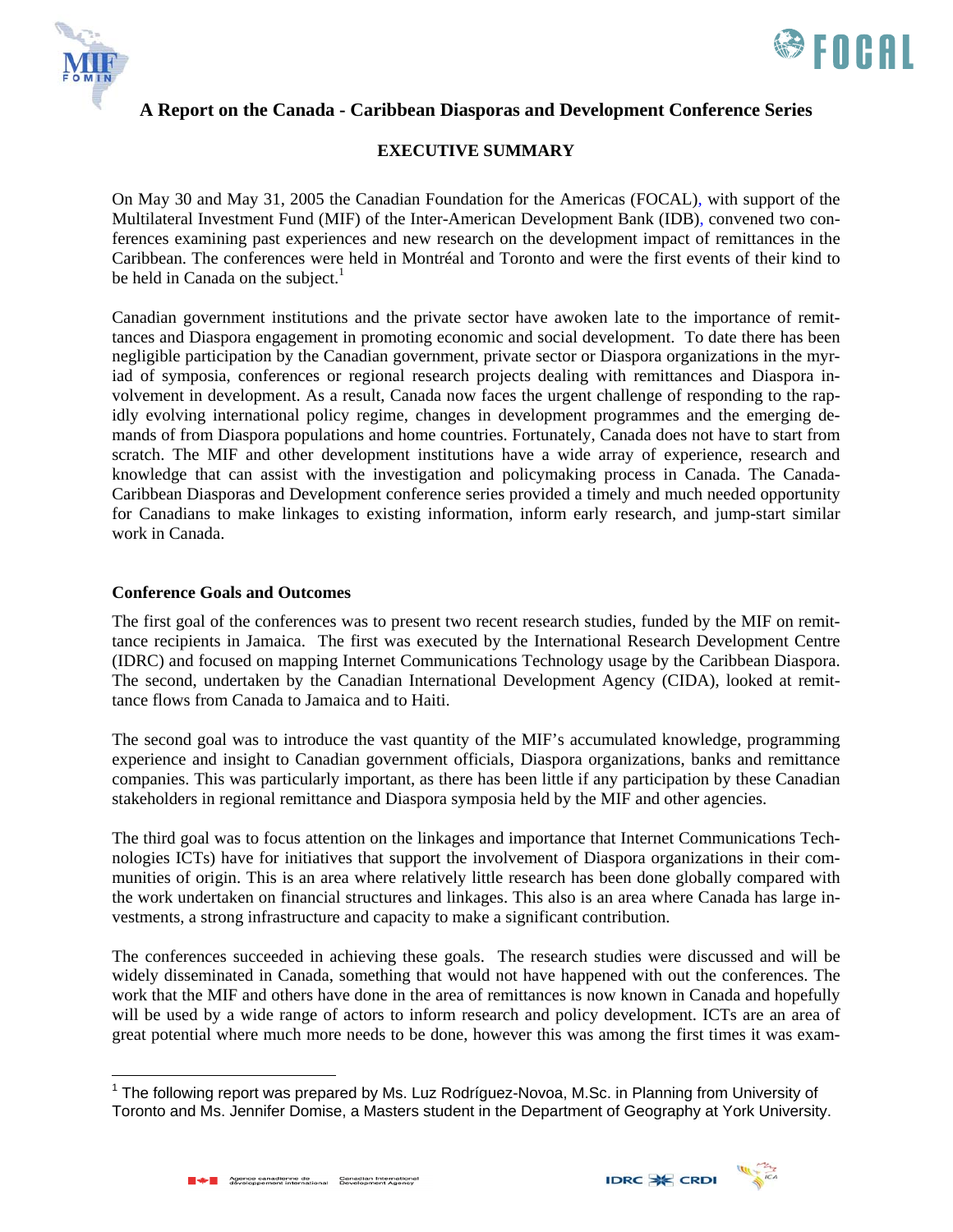



ined in the context of Diaspora linkages to development. On this topic the meetings benefited from a presentation by a representative of the United Nations ICT Task Force, who shared examples of their difficulties in this area. The longer-term results of the conferences will be seen in greater and better informed Canadian engagement in efforts to improve the flow and use of remittances, as well as in Canada taking the lead in enhancing the use of ICTs to support Diaspora engagement with their home communities.

#### **Key Conclusions**

There were a number of key conclusions that emerged from the session. The overarching conclusion of the meetings was that more research must be done in Canada to quantify remittance flows and to understand the dynamics and structures of "remittance corridors" including the Montréal-Haiti and Toronto-Jamaica corridors. This research is necessary before the government can begin to formulate polices on remittance flows and embark on initiatives to work with Diaspora populations. The contrast between substantial MIF data on remittance flows from the US, Europe and event Japan, compared with the lack of similar from data in Canada – currently consisting of one study – made the need for more research in Canada painfully evident.

To date, CIDA inter-agency cooperation on remittance issues has focused on the World Bank. Yet, it is clear from the Toronto and Montréal meetings and post-meeting follow-up activities that the MIF and USAID, which attended the Toronto meetings, have broader, more substantial and more practical experience from which CIDA can also draw as it seeks to understand linkages between remittances and development, to conduct research and to eventually develop programmes. On the other hand, Canada, and specifically the Institute for Connectivity in the Americas, has a wealth of information, resources and experience with ICT and development issues. This knowledge will be invaluable to the MIF and other development agencies as they seek to expand their remittance initiatives with Diaspora groups.

In addition to basic research, greater dialogue between the government and remittance sending communities is needed before the policy development process can begin. The need for this type of dialogue was underscored by the disparity between Diaspora groups' support for the idea of reducing remittance transfer costs, and their overwhelming distrust of the government involvement in anything to do with remittance transfers. Lack of contact between Diaspora groups in Canada and government, as well as multilateral actors, has created an information vacuum that engenders mistrust and fears of ulterior motives. It is crucial that the Government of Canada strengthens outreach to Diaspora organizations, and it is important that multilateral agencies such as the IDB do the same.

The conference proceeding also called into question some of the assumptions around Diaspora behavior and remittances. Two particularly important findings were presented at the Toronto meeting that will have an impact on future research and policy making, informing and nuancing future work in this area. The first was that the vast majority of remittance recipients in Jamaica are happy with their current method of receiving funds – predominantly Western Union – and most recipients have bank accounts. This finding calls into question the assumption by development agencies that priority must be placed on using remittances as a tool to move people into the formal financial sector. The second finding was that remittance consumers – senders and receivers – already have knowledge of the banking and non-banking options (e.g., Western Union) and are free to choose between them. This suggests that there is little if any role for the government in this area. Rather, it is up to Canadian banks to engage consumers, something that needs to be done to promote competition in the remittance industry within Canada.

Carlo Dade Senior Advisor FOCAL

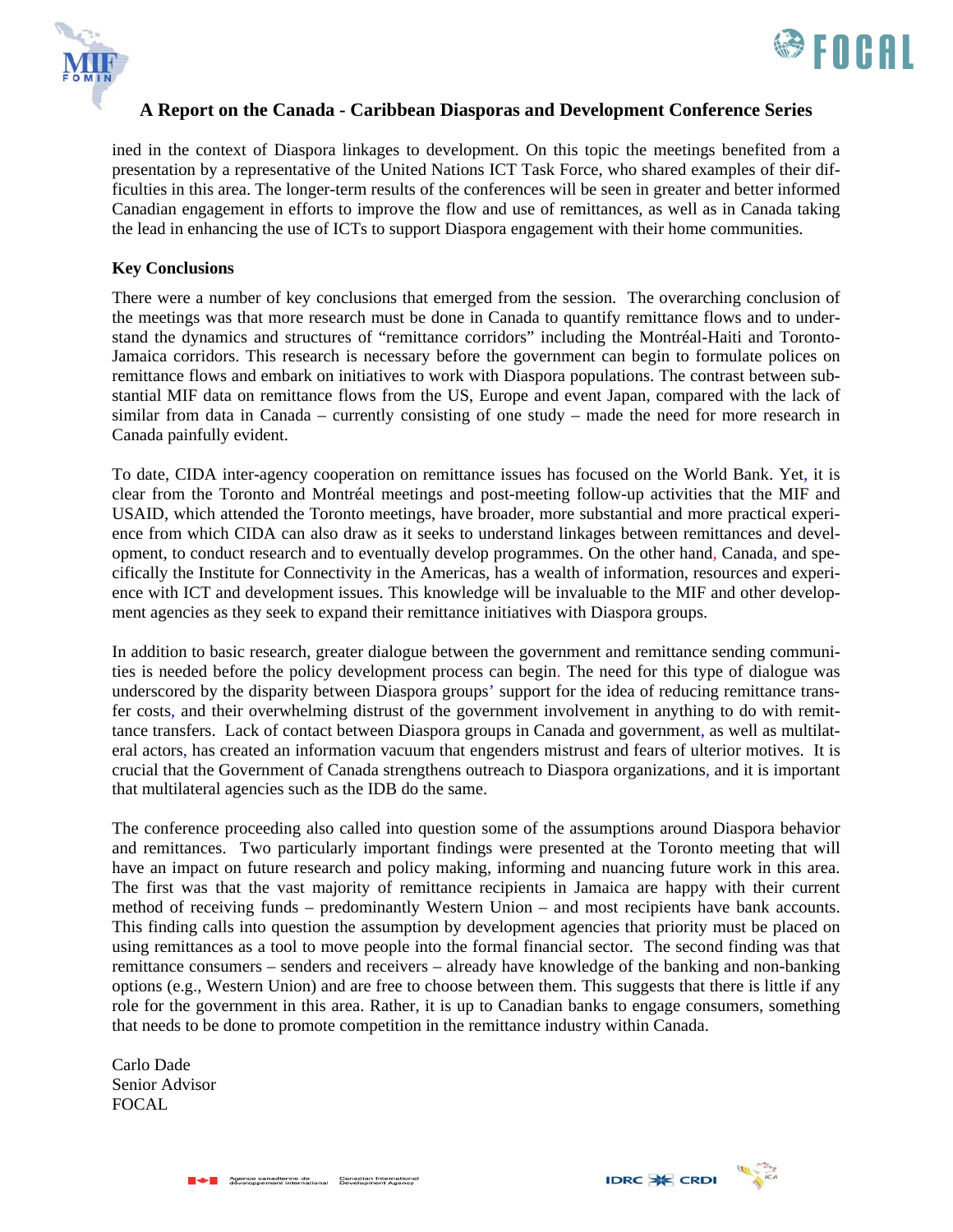



#### **CONFERENCE REPORT**

The Canada-Caribbean Diasporas and Development Conference Series was held in Toronto and Montréal on May 30 and 13, 2005. The Toronto event was hosted at the Westin Harbour Castle and was attended by approximately one hundred individuals from Diaspora organizations, banks, academics and government in Canada, the United States and the Caribbean. The Montréal gathering was held at the Centre Mont Royal with close to 75 individuals. The conferences were organized and hosted by the Canadian Foundation for the Americas, with the support and participation of the Multilateral Investment Fund (MIF) of the Inter-American Development Bank (IDB), the Canadian International Development Agency (CIDA) and the Institute for Connectivity in the Americas (ICA).

#### **Setting the State: The Growing Importance of Diasporas and Remittances in Canada**

In welcoming conference participants the sponsoring organizations highlighted the considerable significance of Diaspora communities and remittances in Canada. Carlo Dade, Senior Advisor of FOCAL, and Kathryn Hewlett-Jobes, Senior Advisor of MIF, invited the audiences in Montréal and Toronto to engage in a topic that is gaining importance among the international development community all across the world: Remittances, one of the main links between Diasporas and their home communities, have great potential to promote sustained growth in immigrants' home countries.

#### *Conference Goals*

Despite its growing importance and relevance for communities and policy makers in Canada and the Caribbean, it was also noted that there are currently only a small number of Canadian academics participating in research. Meanwhile Canadian banks, unlike banks in the US, have not been active in devising and implementing policies to increase access and reduce the cost for immigrants to send money home.

As a result of this nascent focus on the topic of Diasporas and remittances in Canada, the goals of the sessions were principally to examine past experiences and new research on the development impact of remittances in the Caribbean, with a view to supporting Canadian learning and policy making on these issues. Specifically the goals of the sessions were to:

- ¾ To present recent MIF research studies on remittance recipients.
- $\triangleright$  To introduce the vast quantity of the MIF's accumulated knowledge, programming experience and insight to Canadian government officials, Diaspora organizations, banks and remittance companies.
- ¾ To focus attention on the linkages and importance that Internet Communications Technologies ICTs) have for initiatives that support the involvement of Diaspora organizations in their communities of origin.

#### *Current Canadian Thinking on Diasporas and Remittances*

In response to the goals of the sessions, in their opening remarks representatives from both the Canadian International Development Agency (CIDA) and the Institute for Connectivity in the Americas (ICA) briefed the participants on some of the government work being undertaken in this area to date. Both Naresh Singh, Director of General Policy, and Darren Schemmer, Director General for the Americas Branch, highlighted some of CIDA's recent initiatives aimed at meeting the remittance-related commitments made by 34 nations of the Americas at the Special Summit of the Americas in Mexico in January 2004. Both speakers highlighted recent initiatives supported by CIDA, including the December 2004

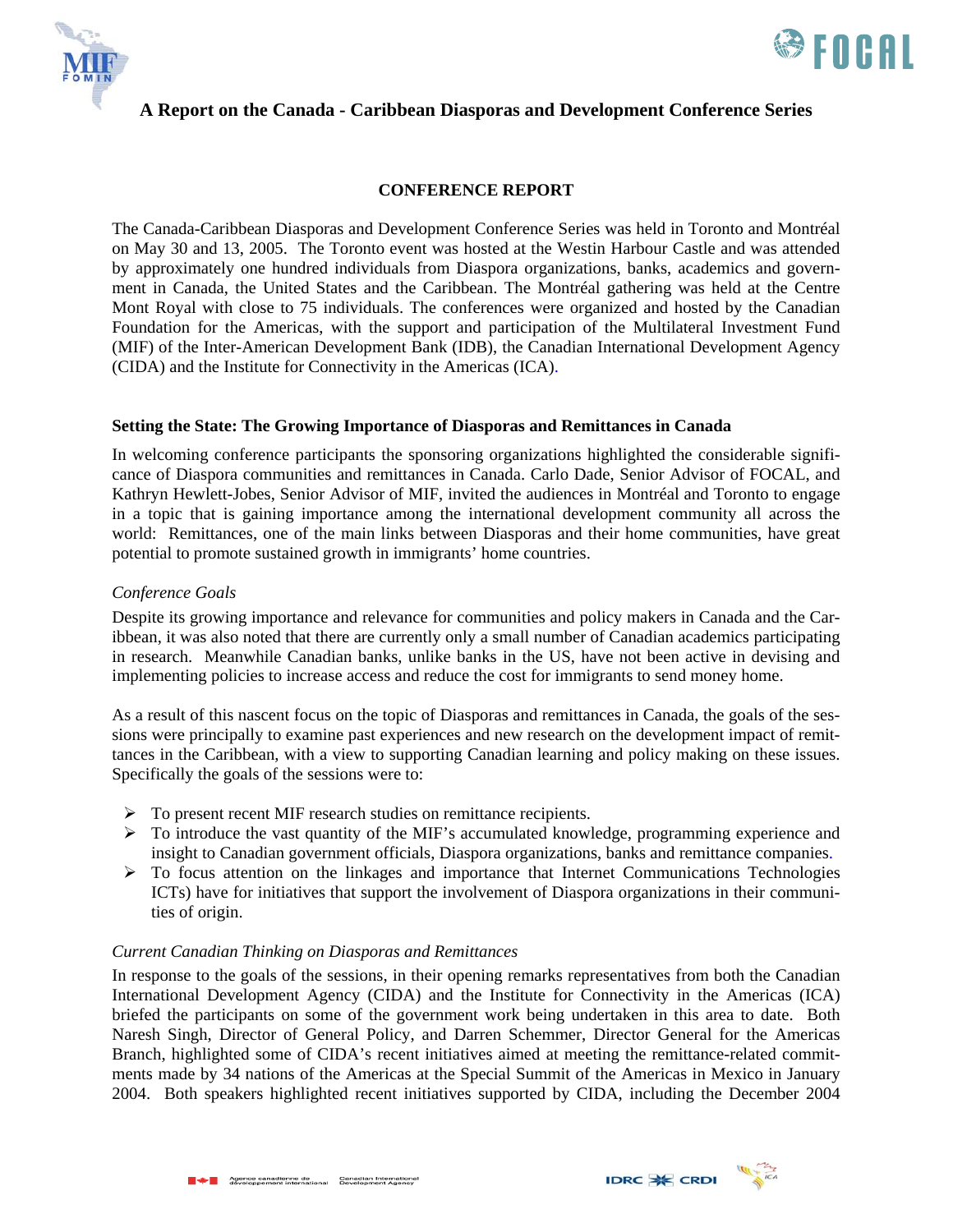



meeting of the Haitian Diaspora in Montreal, as well as the funding of small research projects to gather preliminary data on remittances from Canada to Jamaica and Haiti. However, initiatives related to remittances are not limited to CIDA, and include projects and programs undertaken by several Canadian federal agencies in an effort to better understand the remittance market. For example, Mr. Singh noted that Finance Canada has developed partnerships with Jamaica to explore reducing the cost of sending remittances from Canada. While there has been increasing focus on the remittances issues at the project level, Mr. Singh acknowledged that the formation of policy has not developed at the same pace. He stressed the need for improved qualitative and quantitative information about the Diaspora communities and the flow of remittances from Canada to be able to better formulate public policy.

Randy Zadra, Managing Director of ICA, stressed the importance of discussing the remittance topic in Canada in light of our potential to contribute to the development of technology that will enhance linkages between immigrants and their home communities. These comments were echoed by Luis Barnola, ICA Senior Program Specialist, who noted that information and communication technologies are instruments that can enhance the impact of remittances and to improve social and economic development in immigrants' home countries. Mr. Zadra and Mr. Barnola explained how the ICA has been successful in promoting the use of technology in Latin America and the Caribbean, underscoring the ICA's willingness to support projects aimed at linking remittances and banking services for low-income families in developing countries.

#### **The Role of Remittances in Economic Development: An Overview**

Ms. Kathryn Hewlett-Jobes, Senior Advisor of MIF, opened the substantive portions of the Toronto and Montréal conferences with a comprehensive review of existing remittance markets in Latin America and the Caribbean, and how the MIF promotes remittances as a development tool. She stressed that the MIF's focus has been on tracking the flows of remittances, lowering the cost of transfers in order to augment the developmental impact of remittance flows. According to World Savings Bank Institute estimates, remittance transfers account for more than US\$200 billion per year, involving nearly 175 million people. It is estimated that during this decade Latin America and the Caribbean will receive approximately US\$500 billion in remittances transfers. According to research by the MIF, wire companies dominate the remittance market by offering immigrants easy access, convenient hours of operation and culturally sensitive services. However, use of wire transfer companies promote the dominance of 'cash to cash' transactions, which limit the users access to credit and other financial services. From a public policy perspective, the MIF feels that work needs to be done to ensure fair, transparent, competitive markets that prevent abuses, and widen access to financial services for senders and receivers.

Ms. Hewlett-Jobes highlighted that remittances are neither a substitute for international development aid, nor a substitute for welfare policies in immigrants' home countries. Remittances are not seen by the MIF as a development model, but as a symptom that development has failed: People do not want to leave their countries and families behind, but migrate only as a last resort when they lack opportunities at home. This decision to leave carries significant consequences for the communities and families that migrants leave behind. Accordingly, the MIF aims to maximize the impact of remittances and promote economic, social, and financial inclusion of immigrants and their families in their home countries. Ms. Hewlett-Jobes suggested that public authorities can improve remittance data collection, improve regulatory frameworks (without over-regulating or taxing immigrants' family income), and promote financial literacy among remittance recipients. Remittance institutions can work to ensure that the cost of transfers is disclosed in a transparent manner. Finally, civil society needs to ensure that projects financed with remittance flows

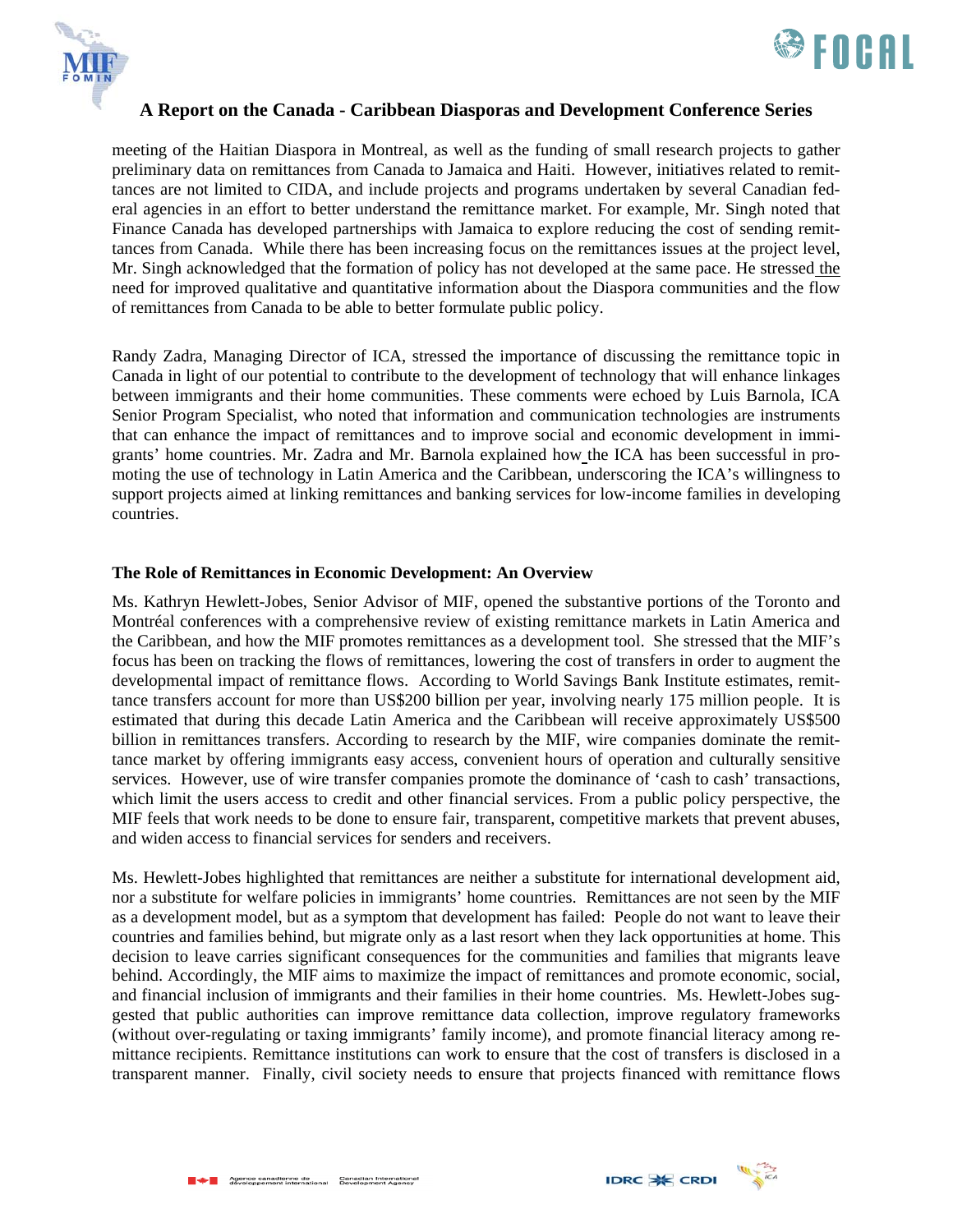



have a long-term impact on development and guarantee the social and economic inclusion of transnational families.

#### **The Caribbean Diasporas: Understanding the Communities and Remittances Flows**

One of the critical elements in learning and policy development is the need for relevant and timely research. The conference provided scholars and practioners active in the area an opportunity to present their work on remittances from North America to Caribbean countries.

#### *The Profile of Caribbean Remittances*

Manuel Orozco, Senior Researcher at the Inter-American Dialogue and Director of the MIF-IFAD Remittances and Rural Development Project presented a number of studies conducted among Latin American and Caribbean communities in the U.S. Dr. Orozco highlighted the importance of involving Canada in research on the development impact of remittances, noting that Caribbean Diasporas in Canada are different from those in the U.S. and would add valuable information to the field.

According to his research, remittances to the Caribbean are important not only in terms of volume, but also in terms of income per-capita as countries of the Caribbean are among the top recipient countries in the world, with an estimated 14% of the region's GDP coming from remittances. The studies suggest that remitters from the English-speaking Caribbean are mainly male, under the age of 35, from small households who send an average US\$250 per transfer and in general have access to financial institutions. This differs sharply from the profile of the average migrant remitter from Central America and Mexico.

According to Dr. Orozco, immigrant engagement is not limited to remittances transfers, which he described as being only one of the "5Ts of transnational engagement" –including Tourism, nostalgic Trade, Transportation, Telecommunications, and remittances Transfers. Dr. Orozco claims that migrants and immigrants from the English-speaking Caribbean in the U.S. are more engaged with their home countries than their Latin American counterparts because they often have mortgage loans in home countries, make more telephone calls and have bank accounts in their home countries.

The challenge for policy makers is to understand that remittances help a large number of families in home countries to stay out of poverty, and they are counter-cyclical – rising in response to adverse economic conditions in the receiving country and helping to cushion the impact of economic shocks. Remittances benefit vulnerable populations in recipient countries; on average throughout the Americas 40% of remittance flows go to rural areas and the main recipients are women. Furthermore, remittances have an impact on economic growth; remittances are responsible for 1% of increase of economic growth in El Salvador, 2% in Dominican Republic, and 1% in Jamaica.

#### *Remittance Recipients in Jamaica*

Donald Anderson of Market Research Services Ltd. (MRSL) presented the results of a survey of remittance recipients in Jamaica that was commissioned by FOCAL in March of 2005. The survey was applied to a sample of 766 Jamaicans that receive remittances from Canada, the U.S. and the United Kingdom. The survey was conducted in four parishes in Jamaica with the highest incidence of past residence in Canada - St. Andrew, St. Catherine, Manchester and Clarendon. The main survey findings reveal that 70% of the survey participants have relatives in the U.S., 30% in the United Kingdom, and 20% in Canada. From those living in Canada, 60% are reported to live in Toronto. More than half of the respondents have been receiving remittances for more than 5 years.

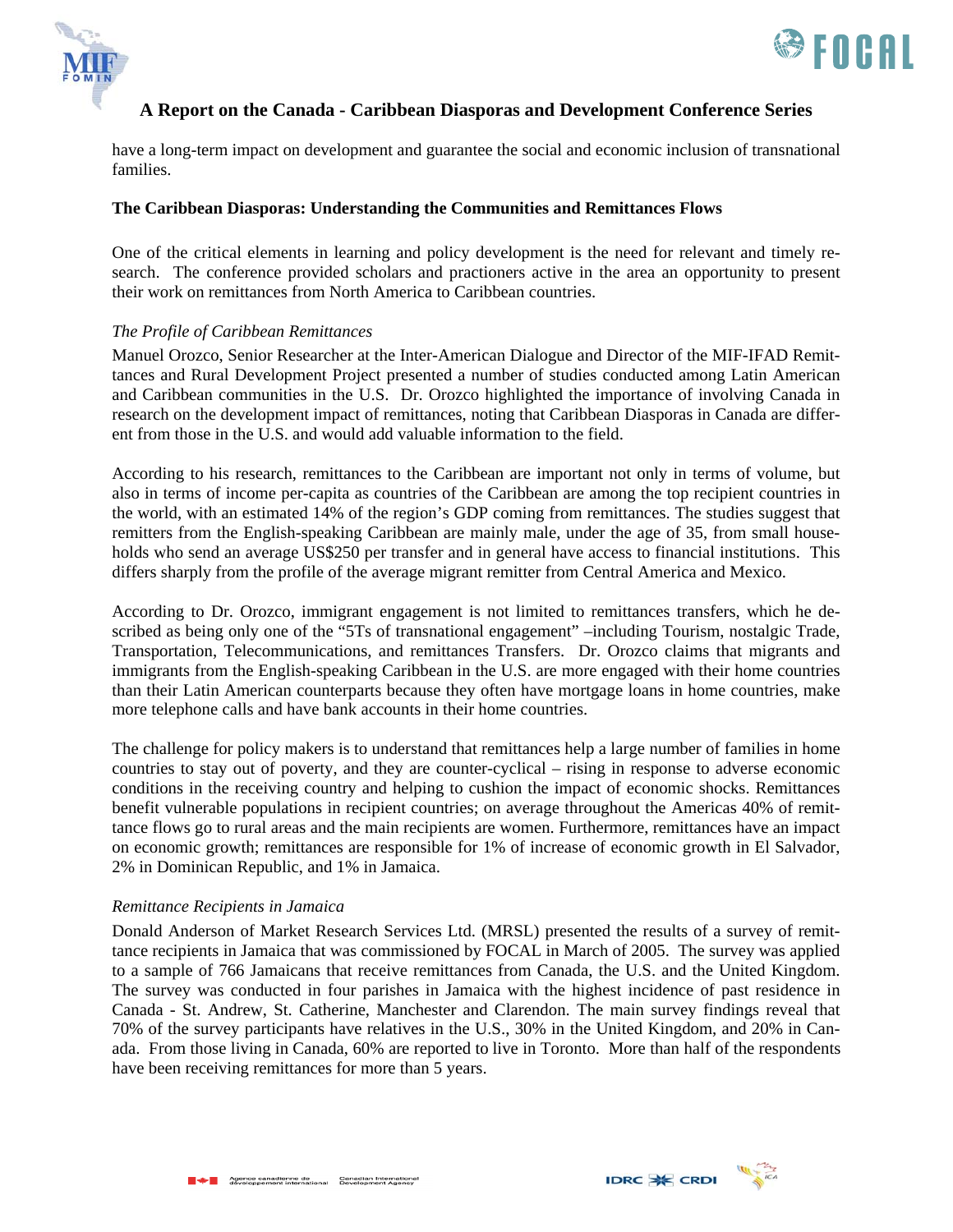



The largest percentage of this money (over 70%) is transferred through wire companies, and banks are not a common channel of remittances to Jamaica. Survey respondents indicated high levels of satisfaction with the service provided by wire companies. The preference for wire companies was not related to the lack of access to banking services, as a majority of both senders and recipients have bank accounts and have access to ATM cards. Banking services are generally regarded as expensive and some noted instances of the unfair treatment of customers. The survey reveals that remittances to Jamaica are mainly used for household expenses, followed by education and savings. Finally, it is common to send remittances in the form of goods for the family at large, with the average value of these goods equaling an average remittance total (US\$100 –160).

#### *Jamaican and Haitian Remittance-Sending Communities*

Alan Simmons from York University presented the preliminary findings of a study on Haitian and Jamaican remittance-sending communities in Canada, conducted with Dwaine Plaza and Victor Piche. The main findings of this study reveal that more than 80% of Haitians and Jamaican respondents send money home. On average, Jamaicans send home slightly more money than Haitians. Recipients are generally parents, other family members or siblings, which differs from the U.S. data that commonly shows spouses and siblings as the main recipients. Professor Simmons findings corroborate other work, demonstrating that wire companies (agencies) and hand transfers were the preferred channels to transfer money to home countries. In terms of cost the study shows that it is more expensive to send money to rural than urban areas in Haiti, and on average it is cheaper to send money to Jamaica than to Haiti. In terms of transnational family contacts, the findings show that Jamaicans tend to visit their home country more frequently than Haitians, while Haitians tend to phone more and show higher willingness to return permanently to their home country.

Professor Simmons highlighted the need for Canada to develop a coherent strategy regarding remittances. Efforts should be made to reduce transfer fees, expand financial services, and assess models of tax exemptions (ie. for immigrants who are supporting aging parents in home countries). It is also important to be sensitive to the gender, age, and social-class characteristics of those sending and receiving remittances, and to implement policies that leverage individual transfers in the development of immigrants' home countries.

#### **Development Programmes to Improve the Flow and Use of Remittances to the Caribbean**

There are a number of innovative and successful projects currently being implemented throughout the Caribbean with the goal of increasing the benefit and development impact of remittances. Speakers were invited to share some of their experiences with conference participants.

#### *The Benefits of Microfinance*

Pedro De Vasconcelos, remittance Program Coordinator for MIF, discussed the importance of financial democracy, or the ability of all socio-economic groups to access financial services in transnational development, and how remittances can be used to connect microfinance institutions to a wider range of financial services for both remitters in sending countries and their families in their home countries. According to Mr. De Vasconcelos, the introduction of microfinance institutions like Centro Accion as a means to deliver remittances allow for increasing flows through formal channels. By widening the remittance market, increasing choices for consumers and introducing new technologies, the 7 % average cost of sending remittances to Latin America and the Caribbean will decrease further over the next decade.

#### *Implementing New Ideas*

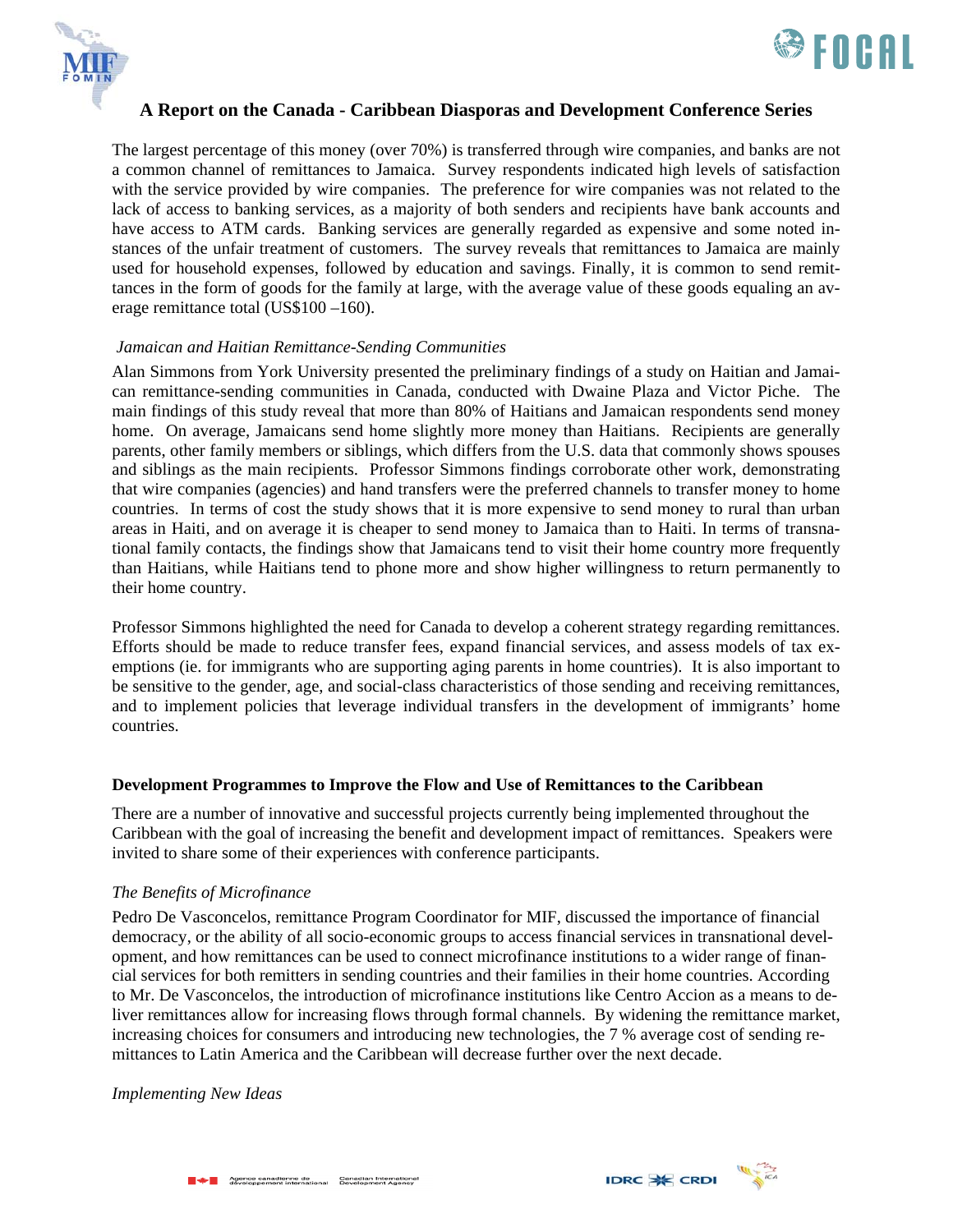



The General Manager of the Jamaica National Building Society (JNBS), Earl Jarrett, discussed a joint project between JNBS and the United States Agency for International Development (USAID) in which one-third of the cost savings accrued from the implementation of a swipe-card technology for remittance recipients was reinvested in USAID education projects, providing computers to Jamaican schools in rural parishes. Patrice Backer, Managing Director of PromoCapital, described the fund, which is a joint venture between PromoBank Haiti and private investors from the Haitian Diaspora and the Haitian private sector as an alternative to development assistance for promoting economic growth and foreign direct investment. The fund invests in large-scale infrastructure projects in Haiti like real estate, electricity and telecom industries.

#### **ICTs and Diaspora Linkages to Economic Development**

Chanzo Greenidge, Principal Researcher in the Pan Americas-IDRC Diaspora Mapping Study on ICT usage by Caribbean Diasporas, presented recommendations to address the structural impediments to the growth of remittance services. Among the impediments is the fact that informal remittance channels are have been a barrier to the flow of remittances and productive development. Mr. Greenidge noted that ICTs are important to the development of cottage industries – or Small and Medium Enterprises – in the Caribbean, as well as in disaster prevention. Ruben E. Bermudez, President of Alooo.com, Invel/ICA, and Elink noted that remittances offer a channel to promote "e-inclusion," or increasing access to technology for remitters. One example is use Web-based remittance systems that allow remitters not just to send money, but also to specify how the money they send is used. The ability to control how the money is spent is an incentive to get people who are not users of technology to become more intensive users. Daniela Giacomelli, Program Officer at the United Nations ICT Task Force Secretariat focused on the uses of ICTs to promote non-financial linkages and outlined problems encountered while setting up the Digital Diaspora project. Reflecting on the lessons learned from the Digital Diaspora project, Ms. Giacomelli highlighted the need for coordinated and sustainable approaches, adequate resources and a strong leadership commitment as elements necessary to build programmes that link Diasporas to their home communities through ICTs.

#### **Keynote Address**

The Honorable Jean Augustine, Member of Parliament for Etobicoke Lakeshore spoke from personal experience about the human aspects of Diaspora connections. As the Special Advisor to Grenada during Hurricane Ivan in September 2004, Ms. Augustine witnessed first hand how remittances funneled through public and private transnational flows were able to reconstruct 94% of the island devastated by natural disaster. The commitment by the Diaspora was a crucial component in raising the needed funds. Ms. Augustine identified the key role remittances play in reducing poverty in marginalized areas. Ms. Augustine has a number of suggestions for improving the impact and harnessing the benefits of remittances, which include: educate public policy makers so that they are able to establish appropriate legislative structures; lower costs to facilitate the flow of remittances; reduce regulatory impediments while observing national and international security laws; reduce anti-competition practices; support technological innovations; and, include and consult remitters and receivers in ongoing dialogue.

#### **Conclusions and Main Findings**

It was clear from discussions at both Montréal and Toronto that while attention to the issue of remittance transfers has increased, much more needs to be done. Specifically, three areas stand out.